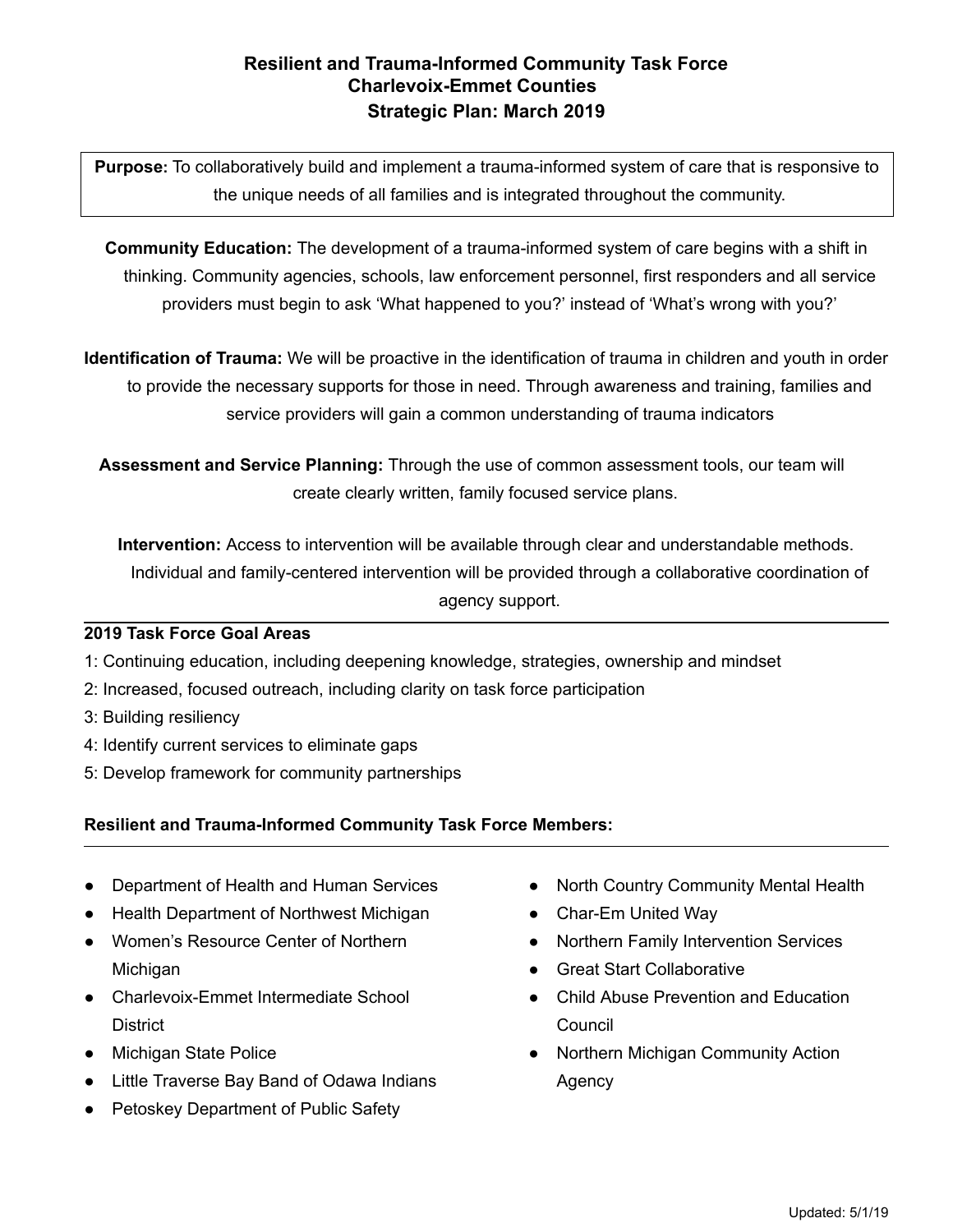**Goal 1: Continue education and awareness of trauma-informed practices**

**Subcommittee: Lead: Maggie K., Members: Natalie K., Jen D., Maureen C., Diane H.**

Objective 1: By June 30, 2019 host one ACES community champion presenters training

Objective 2: By September 30, 2019 schedule and deliver community champion presentations to reach 50 people

Objective 3: By December 30, 2019 host 3 screenings of the Resilience movie

**Goal 2: By September 30, 2020, maximize local community organization participation in the RTIC Task Force**

**Subcommittee: Lead: Maureen C., Members: Ben H., Nikki F., Rebeca O.**

Objective 1: By June 30, 2019 define a list of organizations to participate in the RTIC task force

Objective 2:By June 30, 2019 define participation levels of member and partner (and steering committee)

Objective 3: By September 30, 2019 create correspondence plan that will outline communications between group and all stakeholders

### **Goal 3: Connect Trauma Informed Work to the Strengthening Families Protective Factors Framework**

### **Subcommittee: Lead: Maureen Hollocker Members: Natalie Weber, Nicole Lindwall**

Objective 1: Share the definition of Resilience as defined through the Strengthening Families Protective Factors Framework.

Objective 2: Share strategies for schools and communities to build Resilience in families.

Objective 3: Promote activities and everyday actions that build Resiliency and other Protective Factors in families.

**Goal 4: Identify current services to eliminate gaps in prevention, access, assessment and treatment**

**Subcommittee: Lead: Tara Members: Rebeca O., Angie L., Nina M., Natalie K., Mindy B., Sonja F.**

Objective 1: Collect existing data from agency's by July 30, 2019 to identify gaps.

Objective 2: Review data and identify inconsistencies with resources and services available by Aug 30, 2019

Objective 3: Create and share new updated information vis Google Doc with RTIC group and public